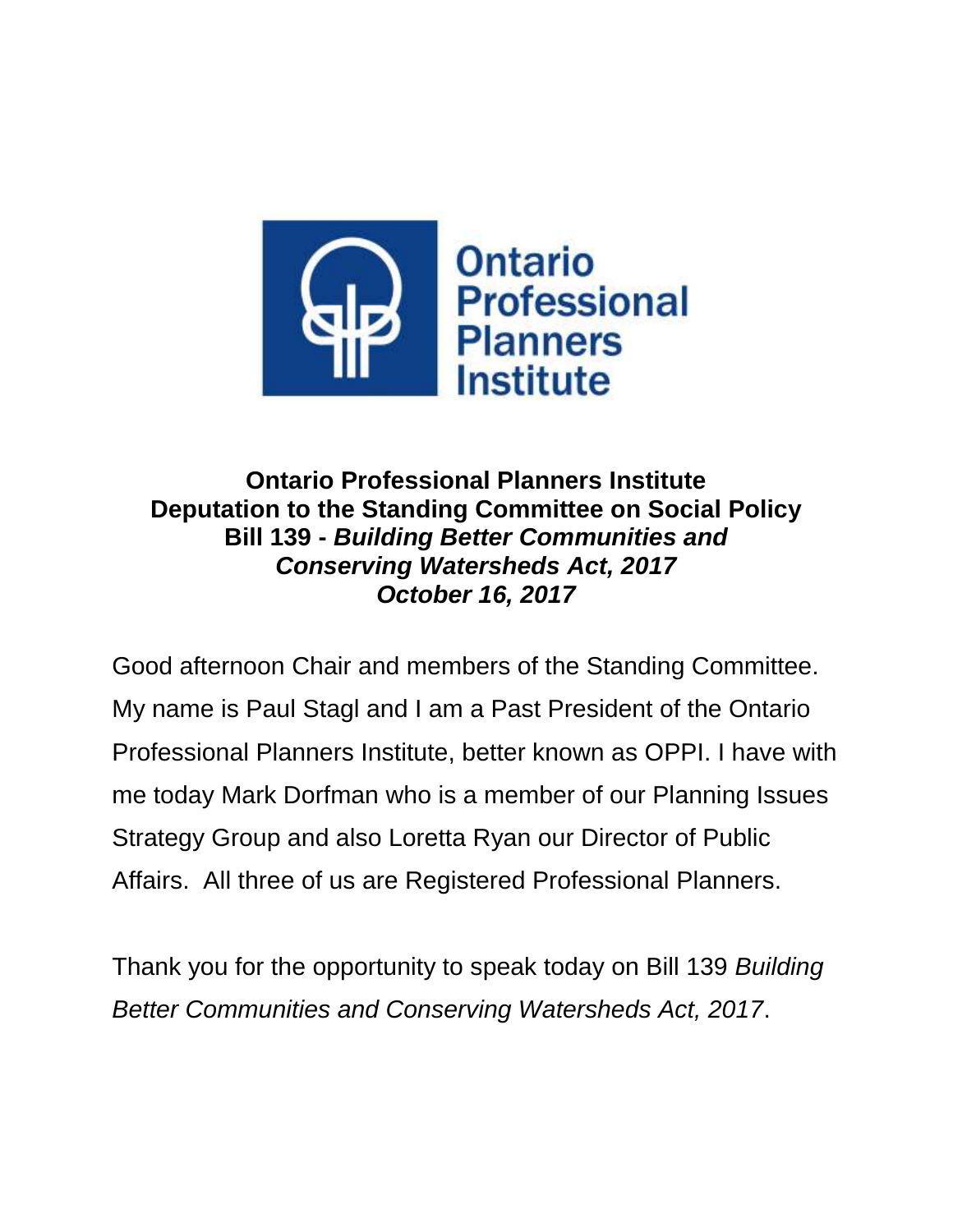Our more almost 4,500 members work in government, private practice, universities, and not-for-profit agencies in the fields of urban and rural development, community design, environmental planning, transportation, health, social services, heritage conservation, housing, and economic development. Members meet quality practice requirements and are accountable to OPPI and the public to practice ethically and to abide by a Professional Code of Practice.

Only Full Members are authorized by *the Ontario Professional Planners Institute Act, 1994*, to use the title "Registered Professional Planner" – better known as RPP.

As the recognized voice of the Province's planning profession, OPPI's members are engaged in all levels of land use planning, including matters that become the subject of appeals and adjudication before the OMB.

Our members provide independent expert professional planning opinions to municipalities, the private sector, related land use planning tribunals and the OMB as part of their expert duty and responsibilities to the public and the profession.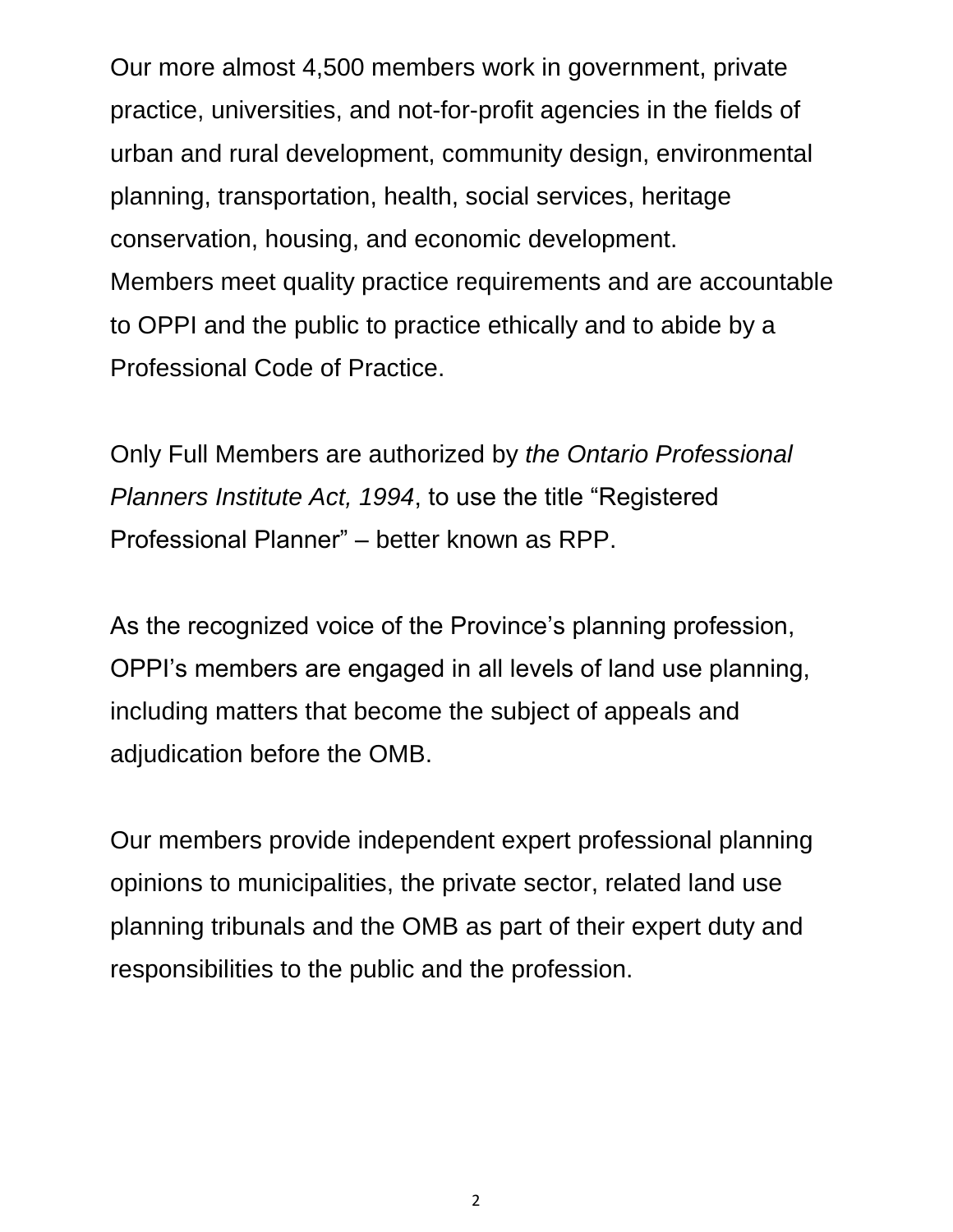Given the wide range of legislative changes that have taken place over the last decade, we are encouraged by the government's decision to review the role of the OMB and believe that any reforms should ensure the OMB's successor continues to support and uphold the principles of good planning, supports the public interest, and also helps to produce a more efficient, equitable, transparent and accountable planning regime.

Our comments today are in two parts reflecting our two most recent related submissions with the first being about repealing the *Ontario Municipal Board Act* and replacing it with the *Local Planning Appeal Tribunal Act* along with comments also about the *Local Planning Appeal Support Centre Act* and the second part with regards to Bill 139's proposed amendments to the *Conservation Authorities Act*. These submissions are both available on our website: [www.ontarioplanners.ca/](http://www.ontarioplanners.ca/)policy

OPPI understands the Province is looking to provide greater opportunity for mediation in the appeals process. In principle, OPPI supports this objective, provided professional planners are not excluded from that process and the results adhere to the principles of good planning.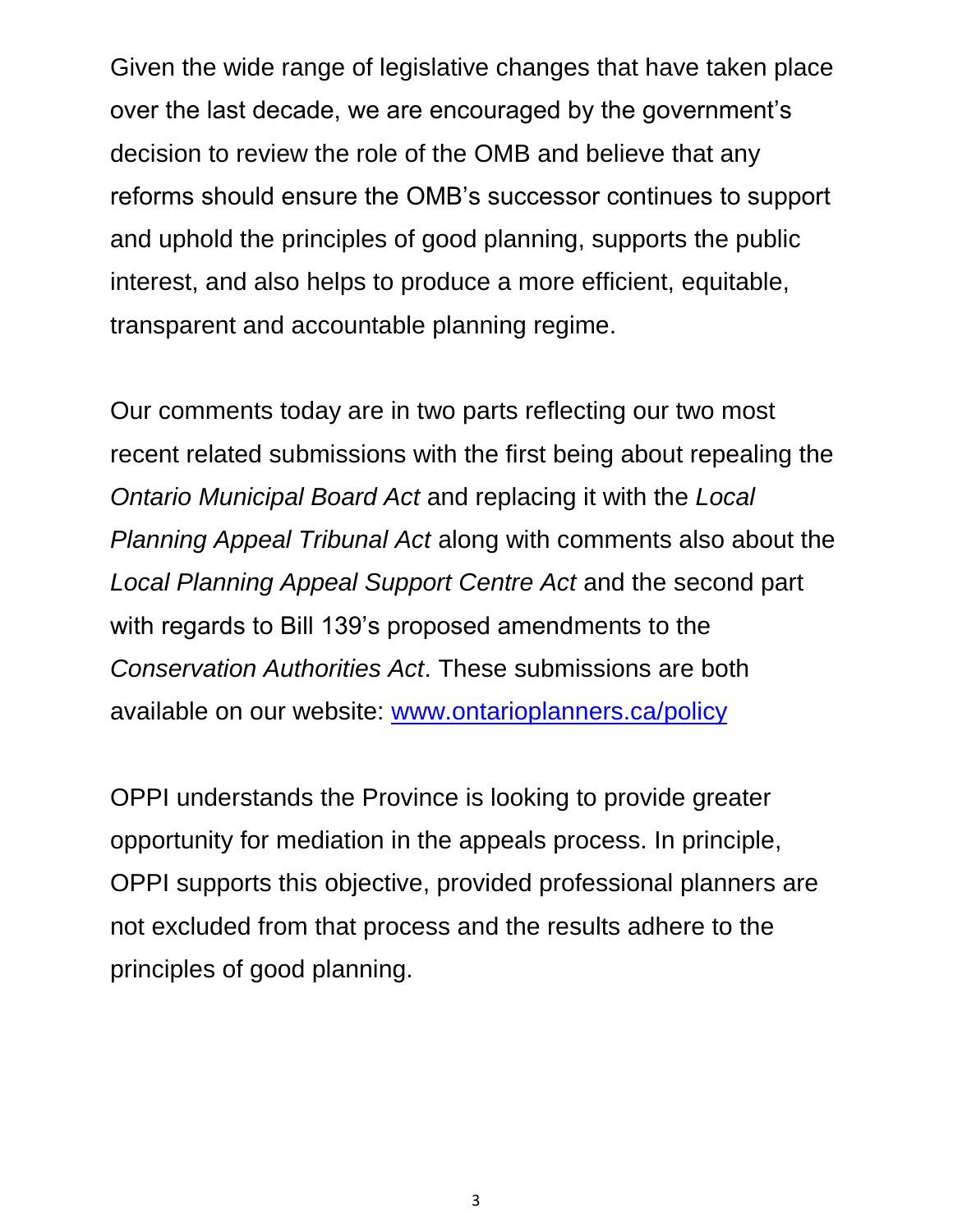There are a number of proposed reforms that support the broader public interest in land use planning and include a number of positive elements that will support the practice of good planning and ultimately are in the public interest.

OPPI supports the following aspects of the proposed reform.

Improving access to justice for all members of society is fundamental to our democratic system of government. The *Local Planning Appeal Support Centre Act, 2017*, which will establish the Local Planning Support Centre to provide free and independent advice to the public on land use planning appeals, should increase access to professional advice and ultimately improve access to one of the Province's important quasi-judicial institutions. The Local Planning Appeal Support Centre, if properly resourced, should support a more equitable approach to resolving land use planning conflicts.

Some cases involve complex technical data and divergent professional opinions. Accordingly, we support multi-member panels and see this as a first step towards providing more balanced consideration of planning evidence, particularly on larger more complicated appeals.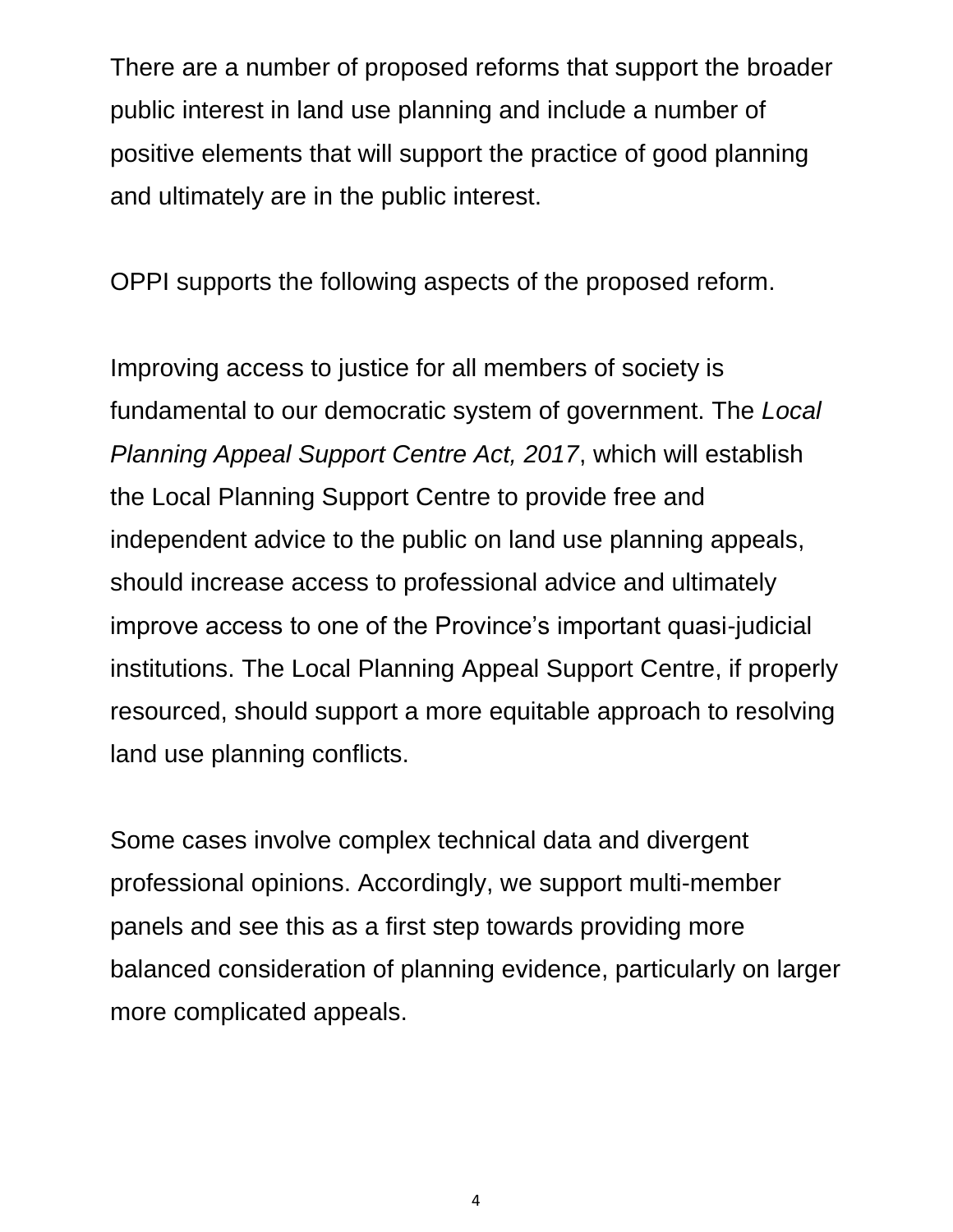The proposed limitations on appeals to official plans within Major Transit Station Areas (higher order transit stations and stops) align with Provincial planning objectives and recognize that the Province and municipalities invest significant resources and capital in the planning, design, construction and servicing of lands in Major Transit Station Areas. Similarly, OPPI supports the proposed two-year limitation on appeals to approved secondary plans.

The abolition of *de novo* hearings for certain types of appeals represents one of the most important proposed reforms. The significance of *de novo* hearings has meant that most cases that come before the OMB can be examined from the beginning to make the best planning decision within only limited regard for the prior decision of Council if there was one. In some instances, this has resulted in local decisions being overturned by the Board. OPPI supports greater efficiencies in the hearings process including the limitation on or the abolition of *de novo* hearings; however, we do have some concerns that the abolition combined with the revised format of hearings and the limitations on the tests may have unintended consequences.

A number of recent legislative changes require planning authorities to consider the impacts of climate change. OPPI understands and supports the proposed amendment to the *Planning Act* that requires municipal official plans to include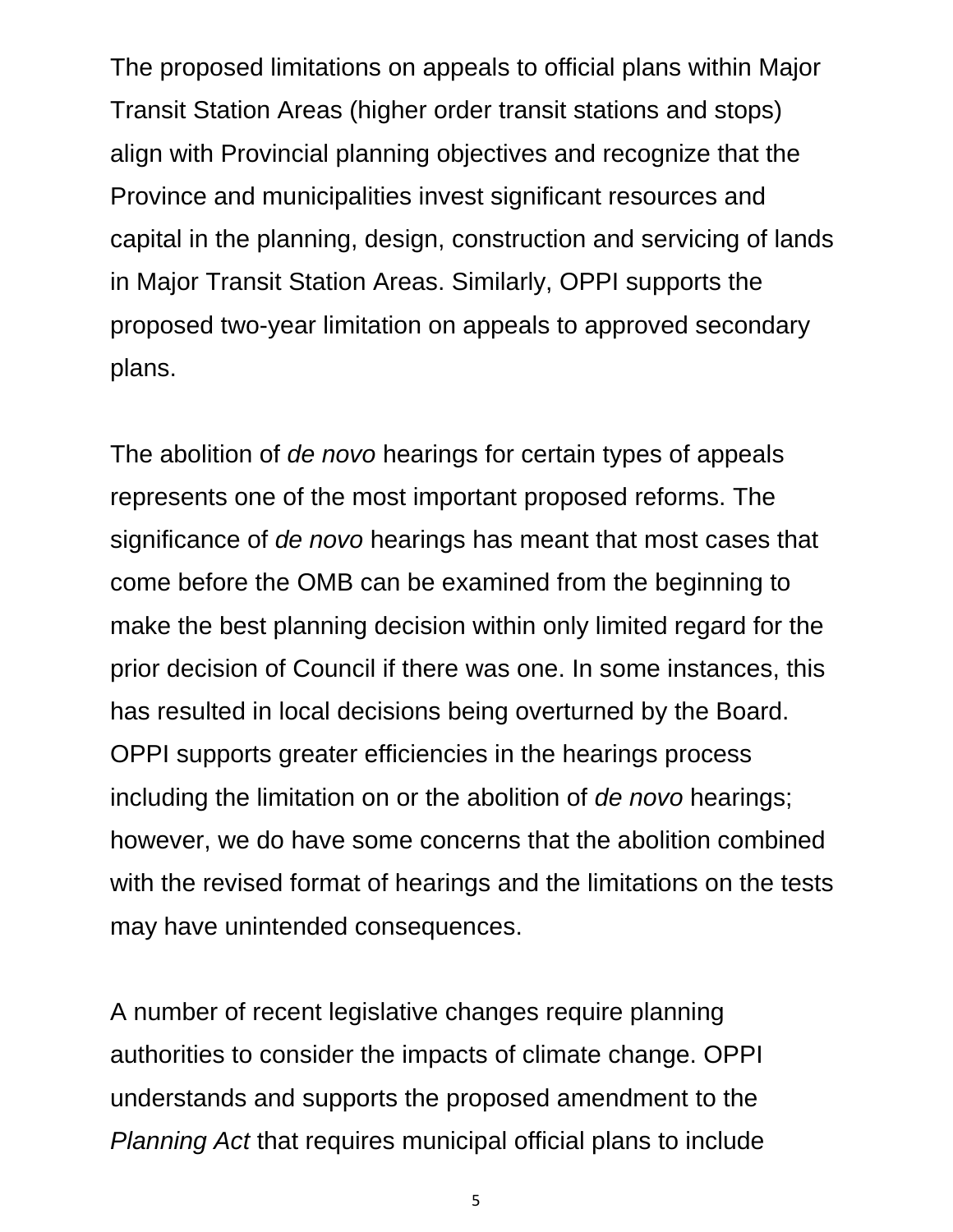policies, goals, objectives and actions to mitigate greenhouse gas emissions and provide for adaptations to climate change.

OPPI is concerned about the potential for the broader public interest to be ignored in favour of the voices of a few who are able to influence Council decisions. At this time, it remains unclear as to whether the proposed changes will support the principles of good planning and the broader public interest that guide the practice of Registered Professional Planners – or whether these will increase political pressure on local councils to make decisions that serve the narrow interests of a minority of private property owners, developers, builders, neighbourhood or other interest groups.

There is no doubt that the proposed reforms will increase the authority of local decision making – and while the tests for an appeal are conformity with Provincial policy/plans and local plans, these tools are often not distinct and typically provide minimal policy guidance on site specific matters. For example, most Provincial Plans and Official Plans do not provide sufficient guidance at the site level (e.g. building heights, density, built form, etc.) and it is possible that two drastically different development concepts could both conform with Provincial, Regional and local policy – but one may be more appropriate given the full consideration of planning matters.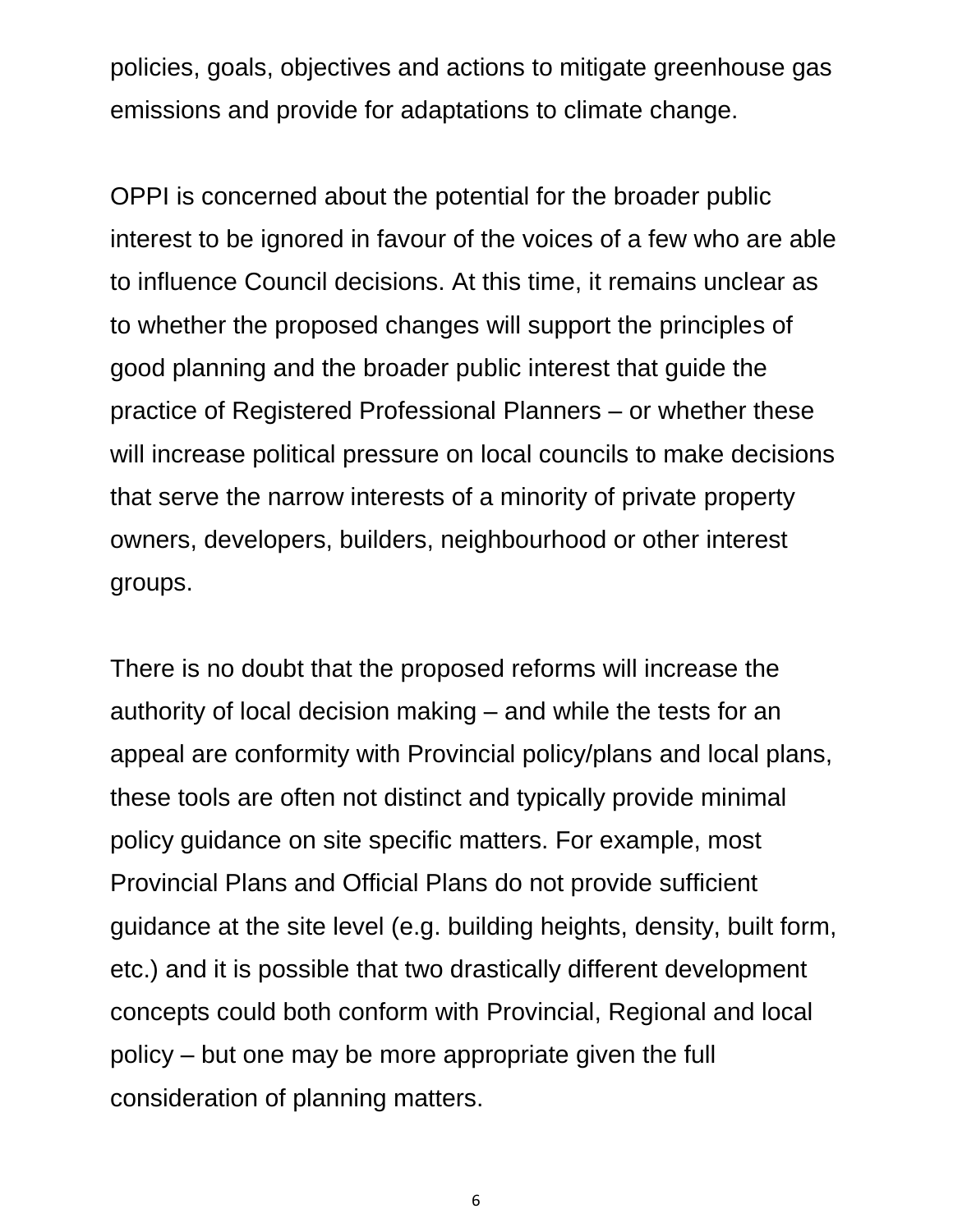OPPI is specifically concerned that the broader public interest in building complete communities could be undermined at the site level, where short term concerns could undermine broader, long term, city building objectives. It is suggested that Bill 139 provide guidance for municipal councils on this matter and reiterate the importance to the public interest of the role of municipal planning staff in providing expert advice to their respective Councils.

There is a need to ensure that Municipal Councils give due consideration to comments received from public commenting agencies, such as conservation authorities. OPPI is concerned that that the status of commenting agencies may be diminished or ignored through the proposed reforms. Often, public agencies provide comments on planning matters that are based on technical standards/industry guidelines. There are many industry guidelines/standards that are not included in official plans or provincial policy.

The OMB has provided a useful forum for debating the merits of agency standards and it is an apprehension that the proposed reforms will significantly reduce the role of commenting agencies – in particular when Provincial policy and official plans are silent on a given matter. Bill 139 should provide status to public agencies that participate in planning decision making.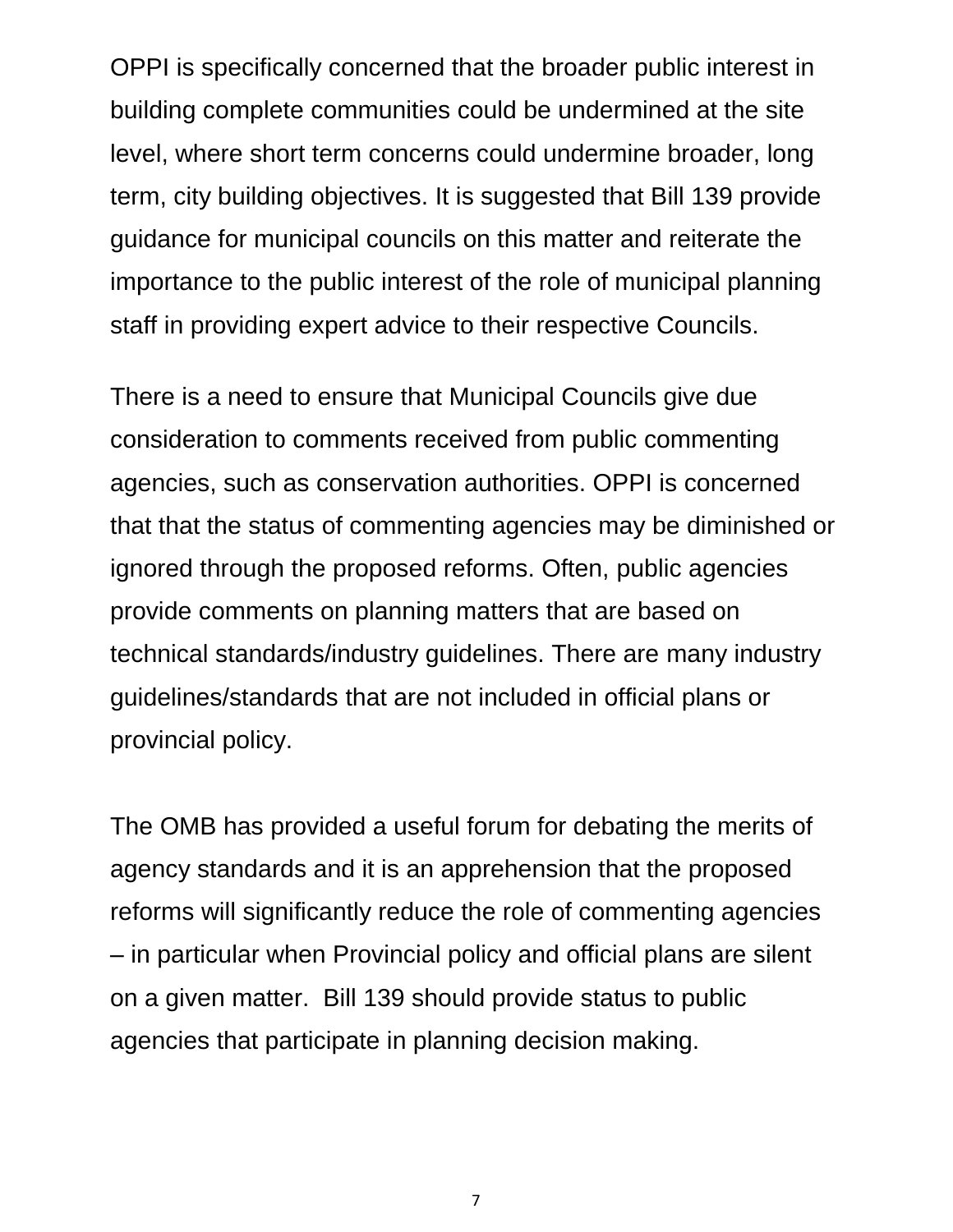There are opportunities to improve Bill 139 and any future regulations associated with the Bill. OPPI offers the following additional suggestions for your consideration to be addressed through revisions to various Acts or through future regulations: The Local Planning Appeal Support Centre should have very broad-based eligibility criteria. A careful consideration of resources is also required. In addition to other professions, the Local Planning Appeal Support Centre should include Registered Professional Planners – this is of particular importance should the Centre be in a position to offer advice on a planning matter.

Bill 139 appears to place a limit on the introduction of new planning evidence subsequent to the reports and submissions provided by Council. For some cases, this modification can save time, allowing for quicker decision-making. In other instances, particularly on complex planning matters, the introduction of new planning evidence recognizes that circumstances can change between the time a decision is made by Council and the time when an appeal is considered. Policies change, market trends evolve and local conditions change. Bill 139 should not limit the introduction of new planning evidence.

Bill 139 places limitations on the format of hearings, effectively limiting the use of oral testimony and cross examination of expert witnesses. The use of oral testimony and cross examination allows opinions to be tested and validated. The proposed reforms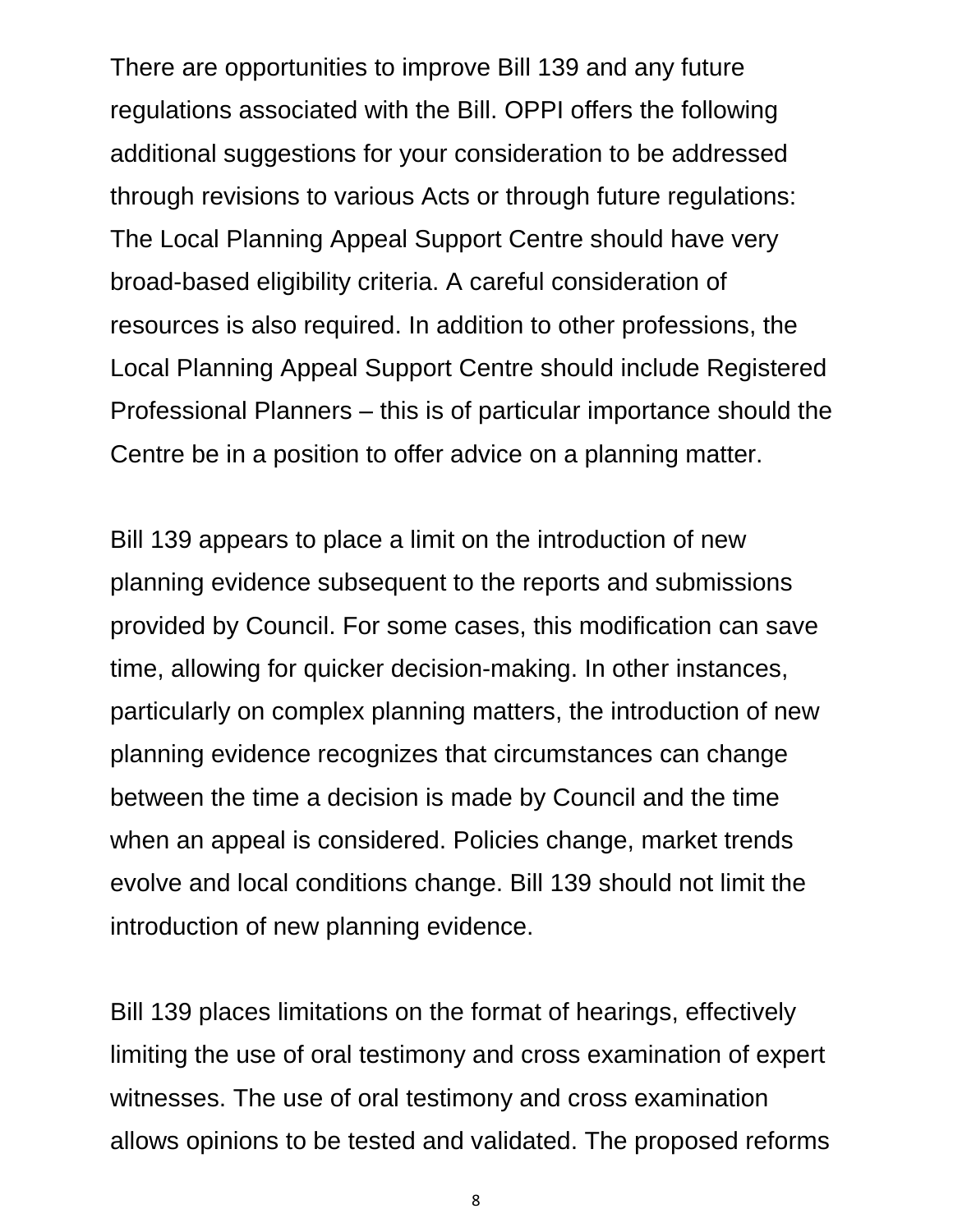should include criteria and guidance to allow the Tribunal to undertake a more comprehensive hearing process, where required. The hearing format(s) should not be limited and there should be flexibility for a range of different types of formats depending on the complexity of the case.

It remains unclear why only the Minister can appeal Interim Control By-Laws. Given the power of this tool to temporarily restrict property rights, and the limited notice requirements to pass an Interim Control By-Law, the Province should continue to permit appeals of Interim Control By-Laws.

The transitional format for the reforms remains unclear at this time. The Province should include very clear guidance on the implementation of the proposed reforms and how existing appeals that are brought forward before the effective date of the legislation will be adjudicated.

Bill 139 and subsequent regulations should recognize that municipal planning in parts of Ontario beyond the Growth Plan Area, the Oak Ridges Moraine and the Greenbelt Plan Area will be different with respect to the nature of planning appeals. Where there is an absence of special purpose provincial policy direction, tests of 'inconsistency', 'regard' and 'conformity' are not relevant. If local decision making is to be final and absolute within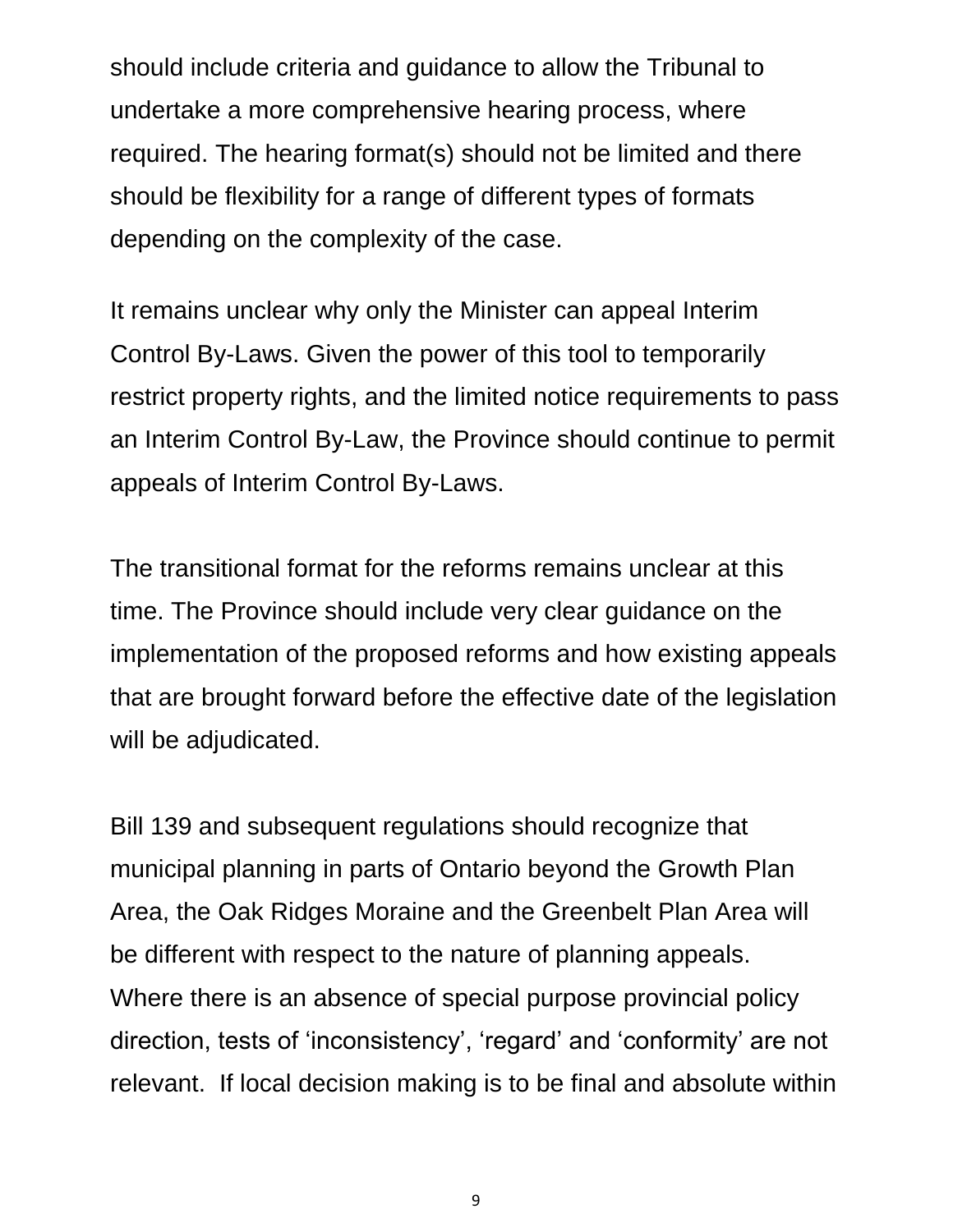these parameters, acknowledgement of that circumstance is incumbent in the legislation as to the vesting of responsibility.

And now we would like to turn our comments to Schedule 4 of Bill 139. In making these comments we use as background the companion document, "*Conserving Our Future - A Modernized Conservation Authorities Act*" and our earlier submissions regarding the Conservation Authorities Act Review. These are also available to the Committee on our website.

OPPI supports the regulatory and administrative changes that are intended to clarify the roles and responsibilities of the Conservation Authorities and the Provincial Ministries with regard to the implementation of the "conservation, restoration, development and management of natural resources in watersheds".

OPPI has several comments with respect to the improvement of Conservation Authority practices in relation to municipal planning activities under the *Planning Act.* OPPI is prepared to work with the Ministry regarding the ongoing consultation in the establishment of regulations, standards and procedures relevant to *Planning Act m*atters.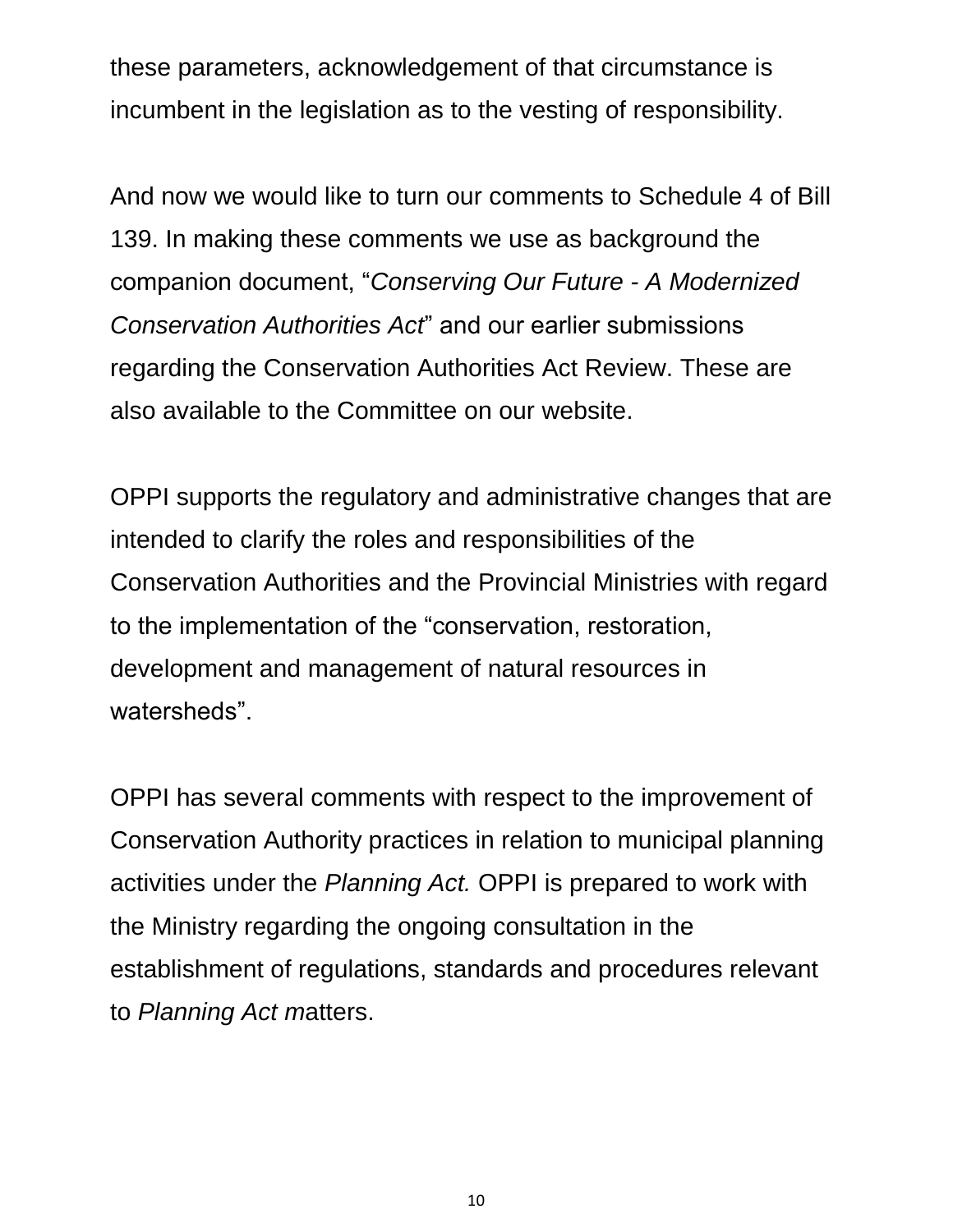We support the Ministry's commitment to phase the implementation process over a four year period. It is reasonable that the fundamental structural changes to the watershed conservation process are carefully considered with open discussion among the various stakeholders.

OPPI offers its experience and expertise to participate in the proposed Service Delivery Review Committee.

OPPI supports that the focus of the objects of conservation authorities is to provide programs and services within their jurisdiction. OPPI recommends that the legislation include a specific object to protect and restore the ecological health of watersheds and reflect the conservation authority's role in flood remediation. [Section 20(1) - Schedule 4]

There needs to be clarification regarding the status, in legislation, of the conservation authority as a Local Board. [Part 1, Subsection 1 of Bill 139] This is important since the conservation authority performs its function as a commenting agency to municipalities that are considering *Planning Act* applications.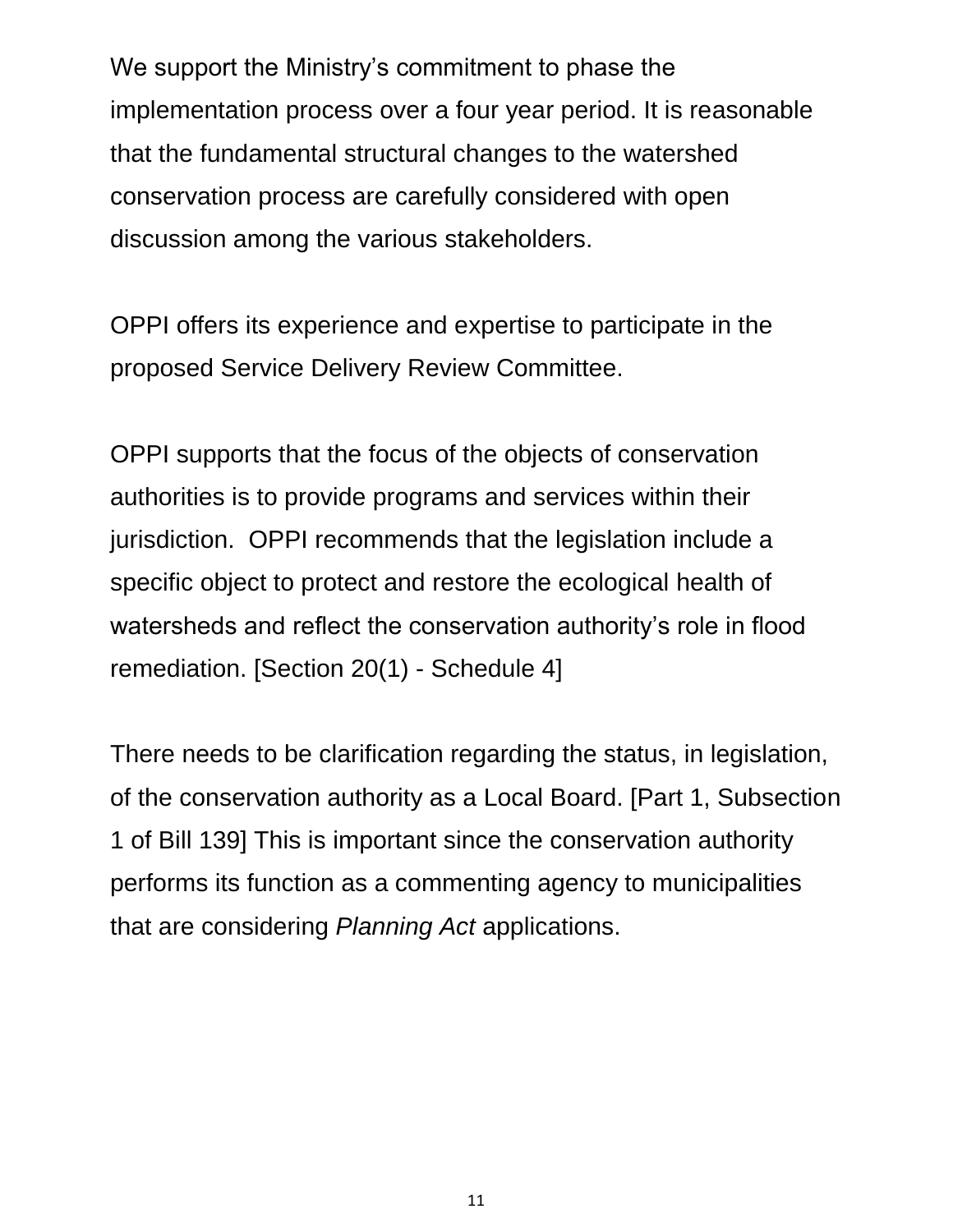The proposed Act is silent on the role and responsibility of the conservation authority as a commenting agency to municipalities that are considering *Planning Act* applications. The conservation authority serves an important role as a third-party agency that has a role and responsibility under section 20 of the *Planning Act*. As stated above, OPPI believes that the conservation authority must provide comments that are consistent with *Provincial Policy Statement, 2014* (PPS) and in conformity with provincial plans, to the municipality. This focus will strengthen the importance and efficacy of the conservation authority's interests in the municipal planning process.

In the "Conserving Our Future" document, the Ministry commits to "Creating a new regulation outlining the roles and responsibilities of conservation authorities in reviewing planning documents for consistency with the PPS, including policies related to natural hazard policies and land use and development patterns that promote climate change adaptation and mitigation".

OPPI recommends that this commitment be extended to include not only documents, such as official plan policies, but to comments by conservation authorities on planning applications and matters that are under consideration by municipalities, and to comments on applications under the *Ontario Building Code*, when requested by the Chief Building Official.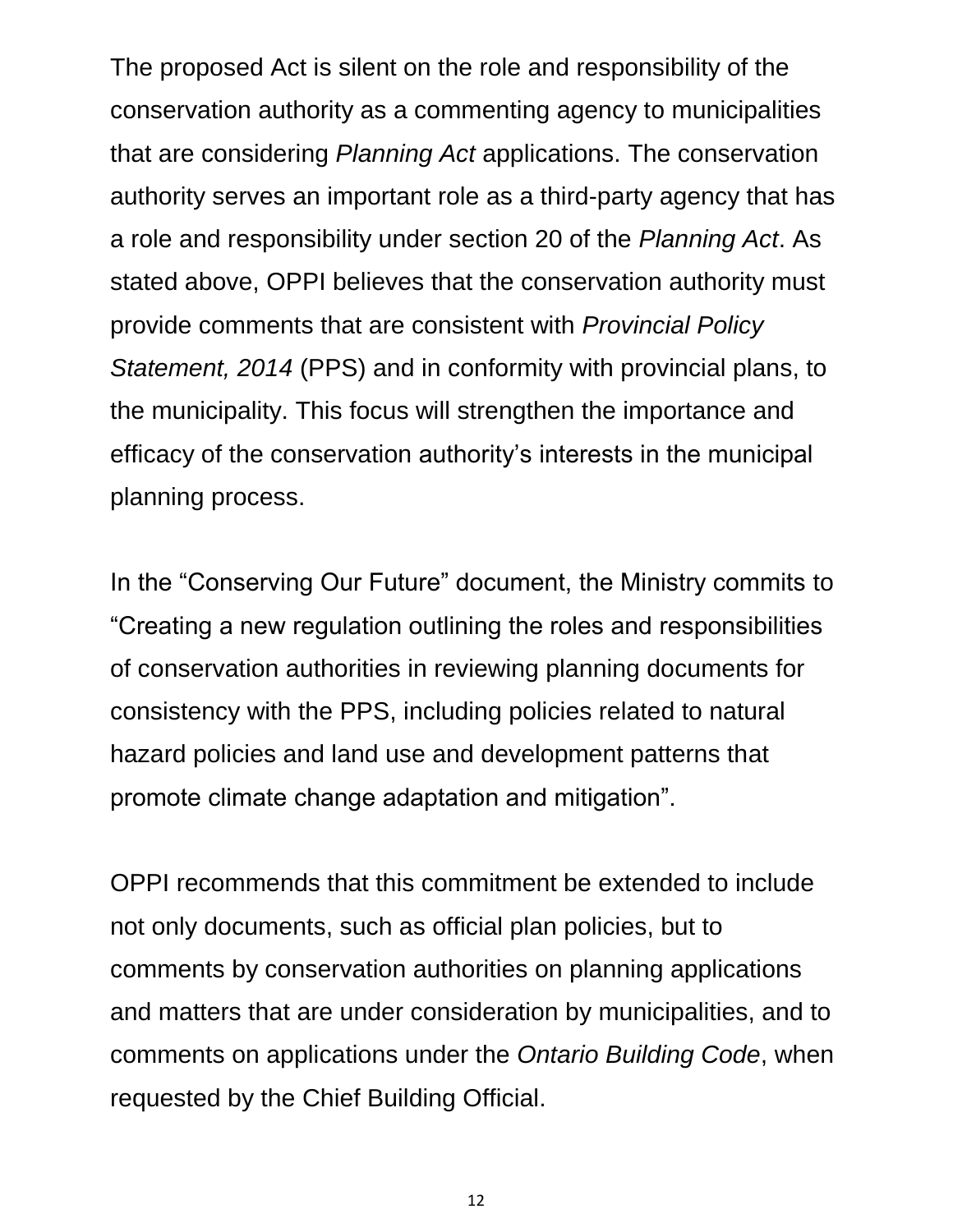OPPI supports the legislative intent to replace Section 28 Regulations made by conservation authorities with Regulation(s) enacted by the Province. We anticipate that this approach may establish new section 28 prohibitions, exemptions and permit administration tailored to the implementation capacity of individual authorities.

In previous submissions, OPPI raised the concern that under the existing section 28 provisions, there is conflicting objectives regarding development as a responsibility of municipalities under the *Planning Act* and the prohibition of development under the *Conservation Authorities Act.*

OPPI encourages the Ministry to carefully consider the definition of "development activity" [Section 28(5)] in order that it does not conflict with the role and responsibility of the municipality to regulate and plan for "development" under the *Planning Act* and that is intended to be consistent with PPS2014. OPPI continues to be concerned that the prohibitions, exemptions and permits administration will take precedence over the municipality's *Planning Act* statutory responsibilities and continue to create the conflict*.*

In our submission, dated October 19, 2015, OPPI recommended that the new legislation should include a definition of "conservation of land". In proposed subsection 28.1(4)(b) of Bill 139, the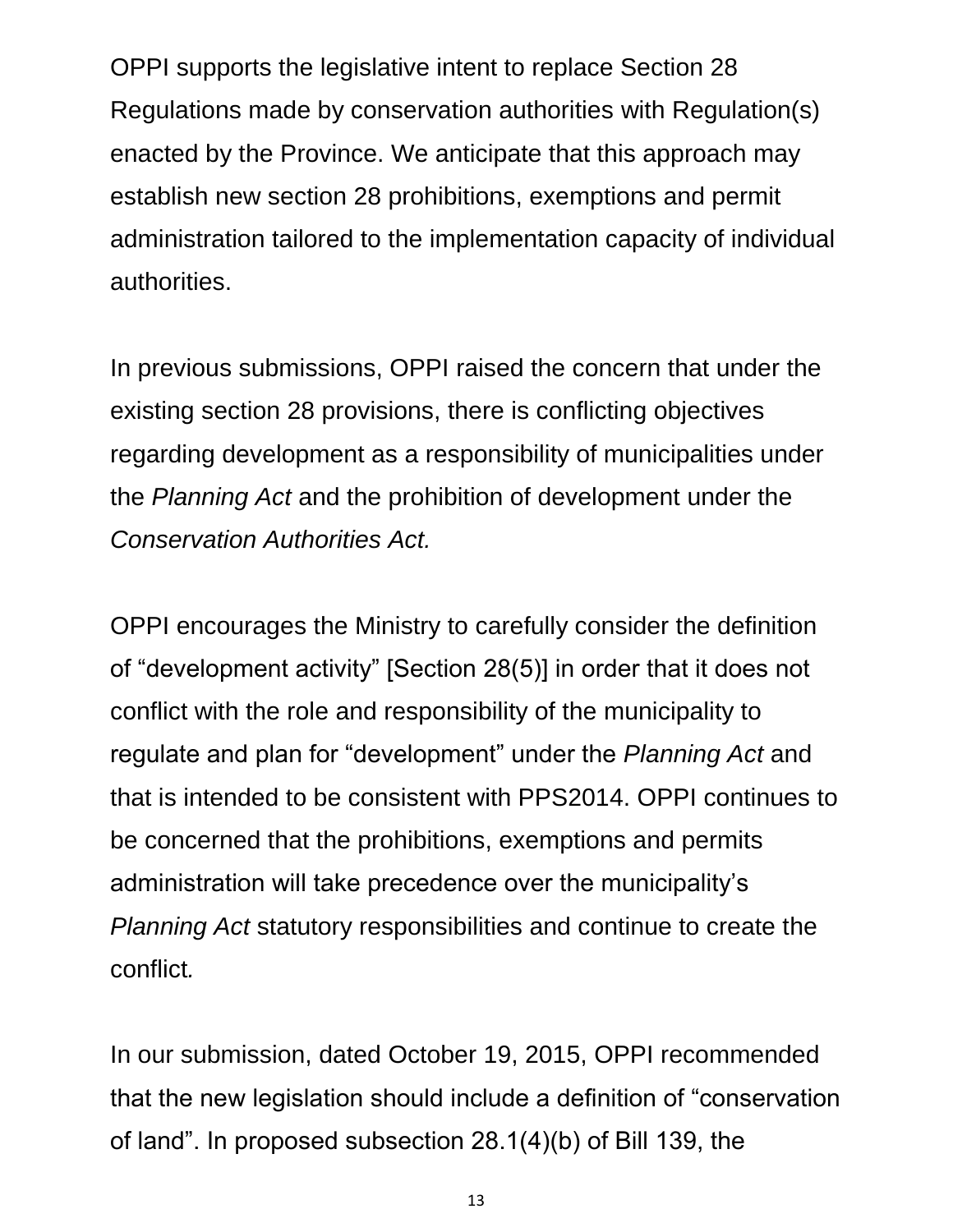authority may attach conditions to a permit or refuse a permit if "the activity is likely to affect the control of flooding, erosion, dynamic beaches or pollution or the conservation of land". This is unchanged from the existing Act and the Generic regulation. If there is no definition of "conservation of land" in the *Conservation Authorities Act* and consequently in the regulations, then we anticipate that the authority's interpretation of the term "conservation of land" may continue to conflict with the municipality's planning responsibilities regarding land use and development.

OPPI would be pleased to work with the Ministry in developing the regulations [Subsection 40(e) and (f)] for roles and responsibilities of conservation authorities in reviewing and commenting on planning documents and applications. OPPI continues to support the provincial initiative to update and improve the *Conservation Authorities Act.* 

We would be remiss if we didn't also comment on a related Bill 122, the *Registered Professional Planners Act, 2017*, that received all-party support at First and Second Reading this spring.